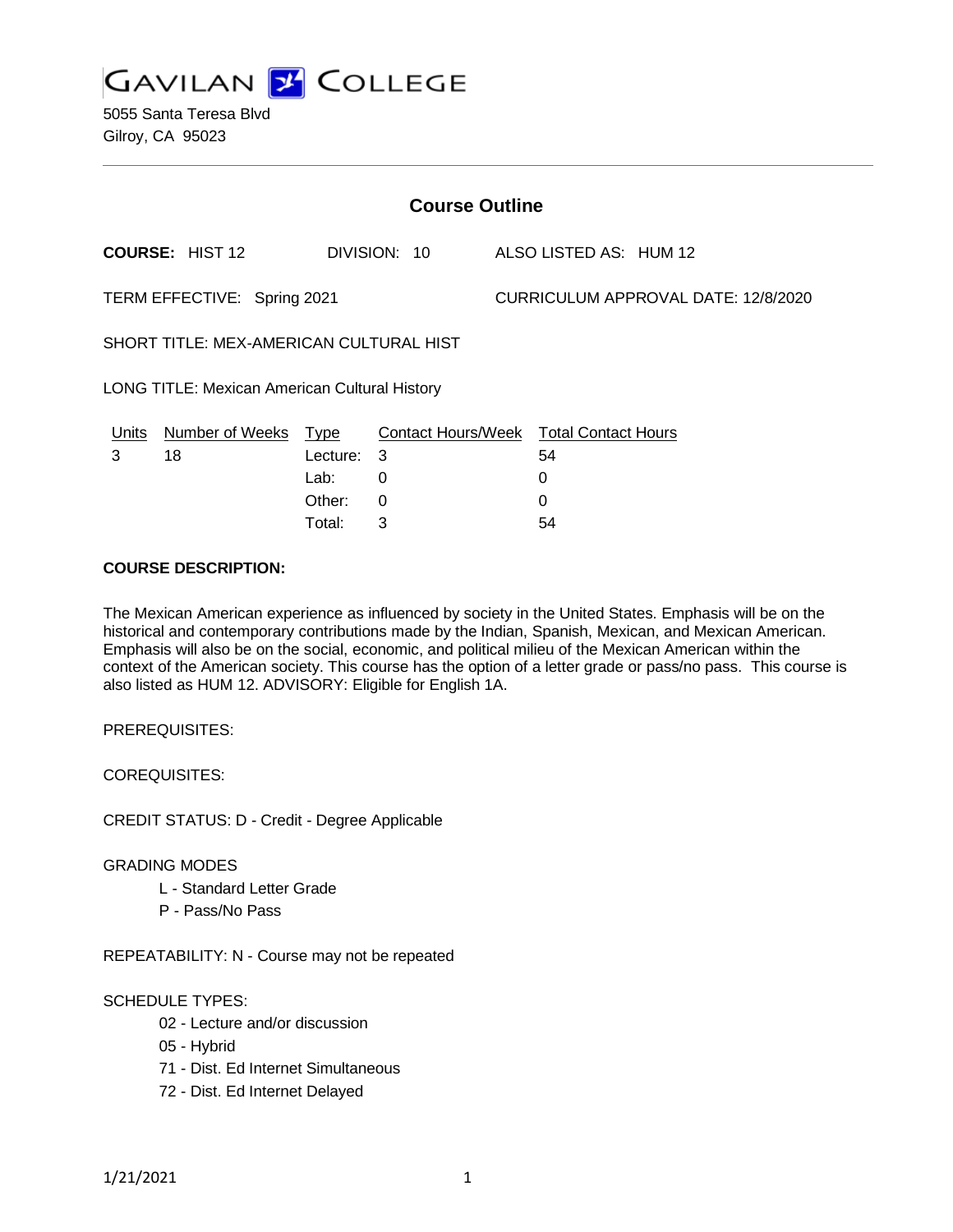## **STUDENT LEARNING OUTCOMES:**

1. Survey, examine, compare and evaluate major historical eras in Mexican American history. Measure: Essays, exams, group projects ILO: 2,1,5,7,4 3,6, GE-LO: A1, A2, A3, A5, A6, A7, A9, F1, F2 2. Identify and define trends in Mexican American, Chicano, and Xicano social and political thought. Measure: Essays, quizzes, group projects ILO: 2,7,1,4 GE-LO: D1, D4, D5, F1 3. Critically assess theories appropriate to the discipline. Measure: Essays, Reading journals, projects ILO: 2,1,7 GE-LO: D1, D4, D5, F1 4. Appraise and critique historical and cultural literature. Measure: Essays, exams, projects ILO: 2,1,7,3 GE-LO: C1, C2, C3, C4, C5, C6, F1, F2

## **CONTENT, STUDENT PERFORMANCE OBJECTIVES, OUT-OF-CLASS ASSIGNMENTS**

Curriculum Approval Date: 12/8/2020

## **DE MODIFICATION ONLY**

3 Hours

CONTENT: Identity Issues-Mexican American, Chicano, Hispanic, Latino, Mexicano.

STUDENT PERFORMANCE OBJECTIVES (SPO): Student will be able to distinguish among major Mesoamerica civilization; and analyze how earlier societies influenced later one.

OUT-OF-CLASS ASSIGNMENTS: Reading from Text

6 Hours

CONTENT: Topics: Pre-Columbian roots, an over-view of the Olmec, Maya, and Toltc civilizations. Aztec origins and rise to power. Structure of Mexica society; the workings of the empire; and daily life in ancient society.

SPO: Student will be able to distinguish among major Mesoamerica civilization; and analyze how earlier societies influenced later one. Student will describe and examine the nature of society among the anciet Mexica people (Aztecs) in the process of assessing European claims that the Aztecs were "barbarians."

OUT-OF-CLASS ASSIGNMENTS: Reading from text and/or articles

3 Hours

CONTENT: Omnipresent gods and goddesses; conquest and the collapse of the empire; aftermath of conquest; various interpretations of la malinche

SPO: Student will evaluate the competing beliefs between the Aztec and Spanish peoples, and analyze how those beliefs effected the expansion of the Spanish in the Aztec empire

.OUT-OF-CLASS ASSIGNMENTS: Readings from text and/or articles. Written response to assigned reading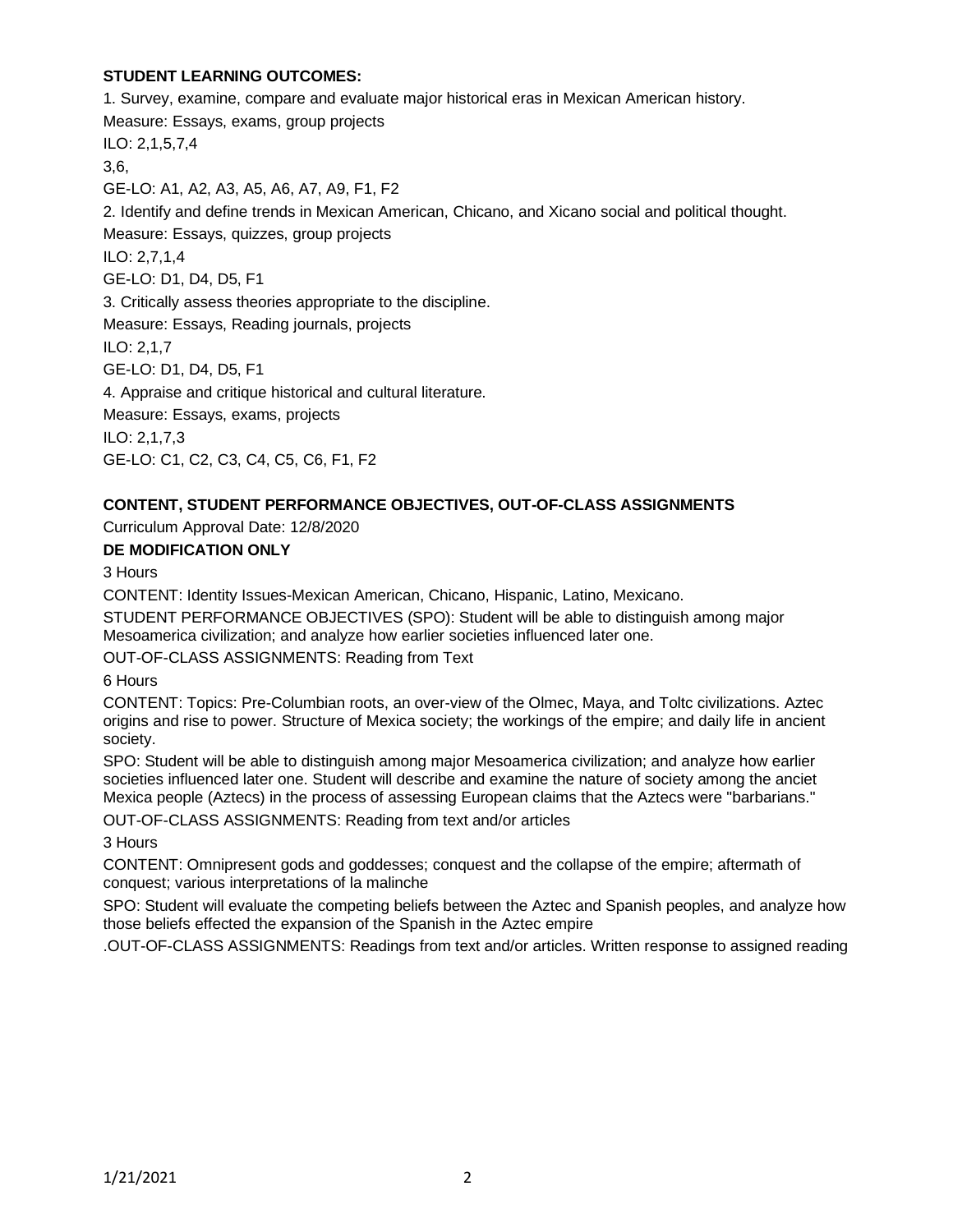## 6 Hours

CONTENT: The borderlands and the mission system (New Spain far north); Anglo migration to Texas, and events leading to "the Alamo." Culture clash and Manifest Destiny; loss of Texas; and the Mexican American War

SPO: Student will identify the main componants of the mission system, and assess pressures and events that led to Anglo migration into Texas. Student will describe Manifest Destiny, and interpret how the document culminated in culture clash and war.

OUT-OF-CLASS ASSIGNMENTS: Reading from text, and/or articles, research

3 Hours

CONTENT: The Treaty of Guadalupe Hidalgo and the aftermath of the Mexican-American War.

SPO: Student will analyze the nature war between nations and evaluate economic and social effects of war.

OUT-OF-CLASS ASSIGNMENTS: Reading from text and/or articles

9 Hours

CONTENT: The Mexican Revolution and its effects on the Borderlands; early twentieth century migration, Mexican American communities; early political organization

SPO: Students will recognize the main issues leading to Mexican Revolution and analyze their effects on the creation of Mexican American communities in the United States.

OUT-OF-CLASS ASSIGNMENTS: Readings form text and/or articles. Research

6 Hours

CONTENT: The Great Depression and Repatriation, World War II, Zoot Suit Riots; and Bracero Program SPO: Students will describe the causes of the Great Depression and explain its relationship to Repatriation; and evaluate the relationships between WWII, the Zoot Suit Riots and the Bracero Program.

OUT-OF-CLASS ASSIGNMENTS: Reading from text and/or articles

6 Hours

CONTENT: Social and political awakening; the United Farm Workers and Cesar Chave; Teatro Campesino; the Crystal City Revolt; Chicanas and political organization.

SPO: Students will identify and describe key events and individuals; and will analyze the evolution of social and political movements.

OUT-OF-CLASS ASSIGNMENTS: Reading from text and/or articles

9 Hours

CONTENT: Contemporary issues and debates. During these last nine hours of class lectures and class discussions will be supplemented by student presentations of their research findings. Suggested topics for study can include but not be limited to: Affirmative Action; Education and the New Majority Student; Political Power - District Elections; Mexican Americans and the Administration of Justice; UFW in the 1980s and 1990s; Chicanos in the Arts; Father Serra - Devil or Angel?

SPO: Appraise student presentations and evaluate current debates

OUT-OF-CLASS ASSIGNMENTS: Reading from text, research, writing family narratives, and preparation of class presentations

## **METHODS OF INSTRUCTION:**

Lecture; large and small group discussion; individual and/or group

presentations; guest speakers (where appropriate and available); relevant

videos; relevant use of internet review; field trips (where appropriate and accessible.)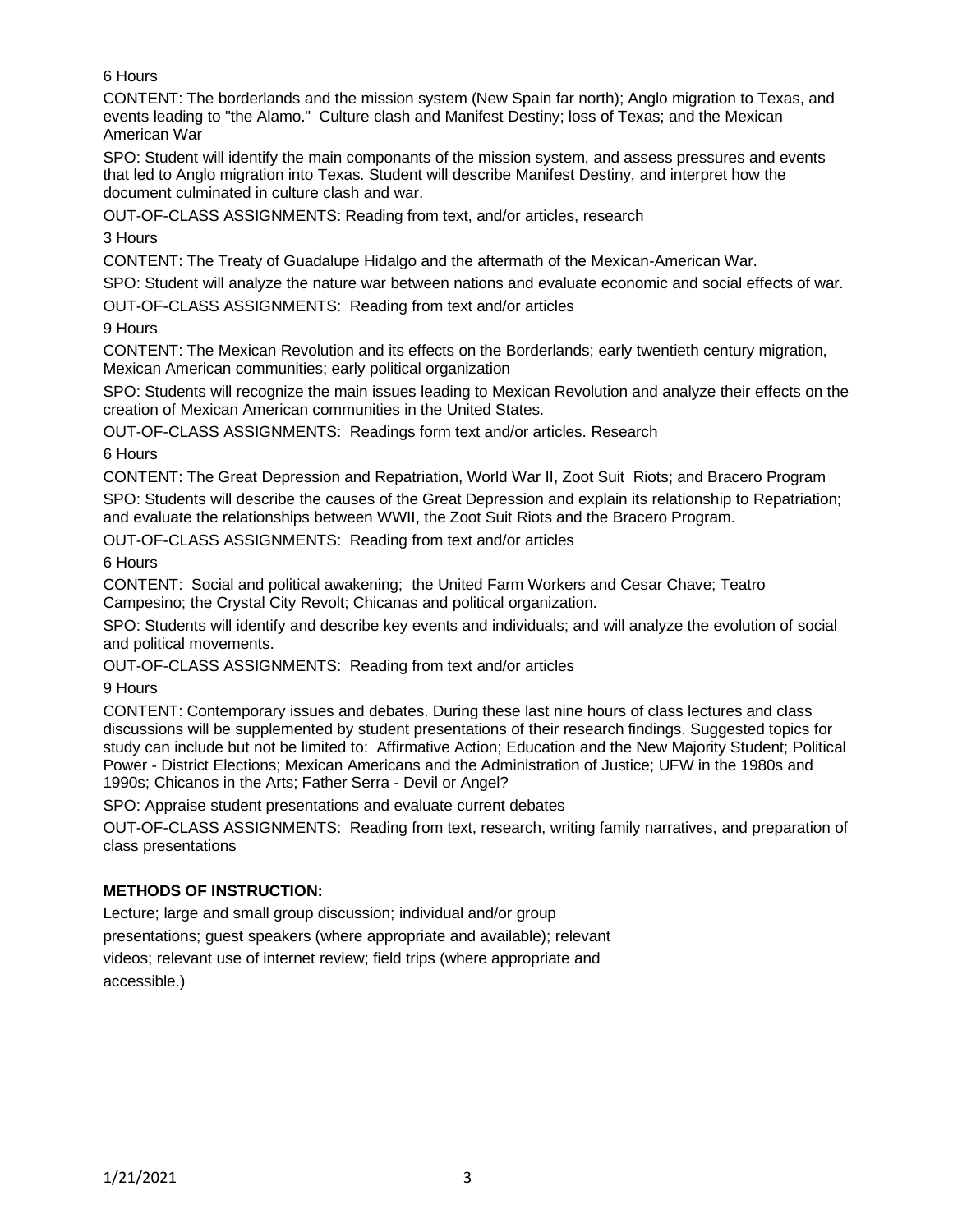## **METHODS OF EVALUATION:**

CATEGORY 1 - The types of writing assignments required: Percent range of total grade: 50 % to 70 % Written Homework Essay Exams Term or Other Papers CATEGORY 2 -The problem-solving assignments required: Percent range of total grade: 20 % to 30 % Field Work **Quizzes** CATEGORY 3 -The types of skill demonstrations required: Percent range of total grade: 10 % to 20 % Class Performance/s CATEGORY 4 - The types of objective examinations used in the course: Percent range of total grade: % to % CATEGORY 5 - Any other methods of evaluation: Percent range of total grade: 10 % to 20 % Writing and assessing family narratives

## **REPRESENTATIVE TEXTBOOKS:**

Acuna, Rodolfo , Occupied America: A History of Chicanos (8th Ed), Pearson, 2014 or other appropriate college level text. Reading level of text: 14 grade Verified by: Enrique Luna